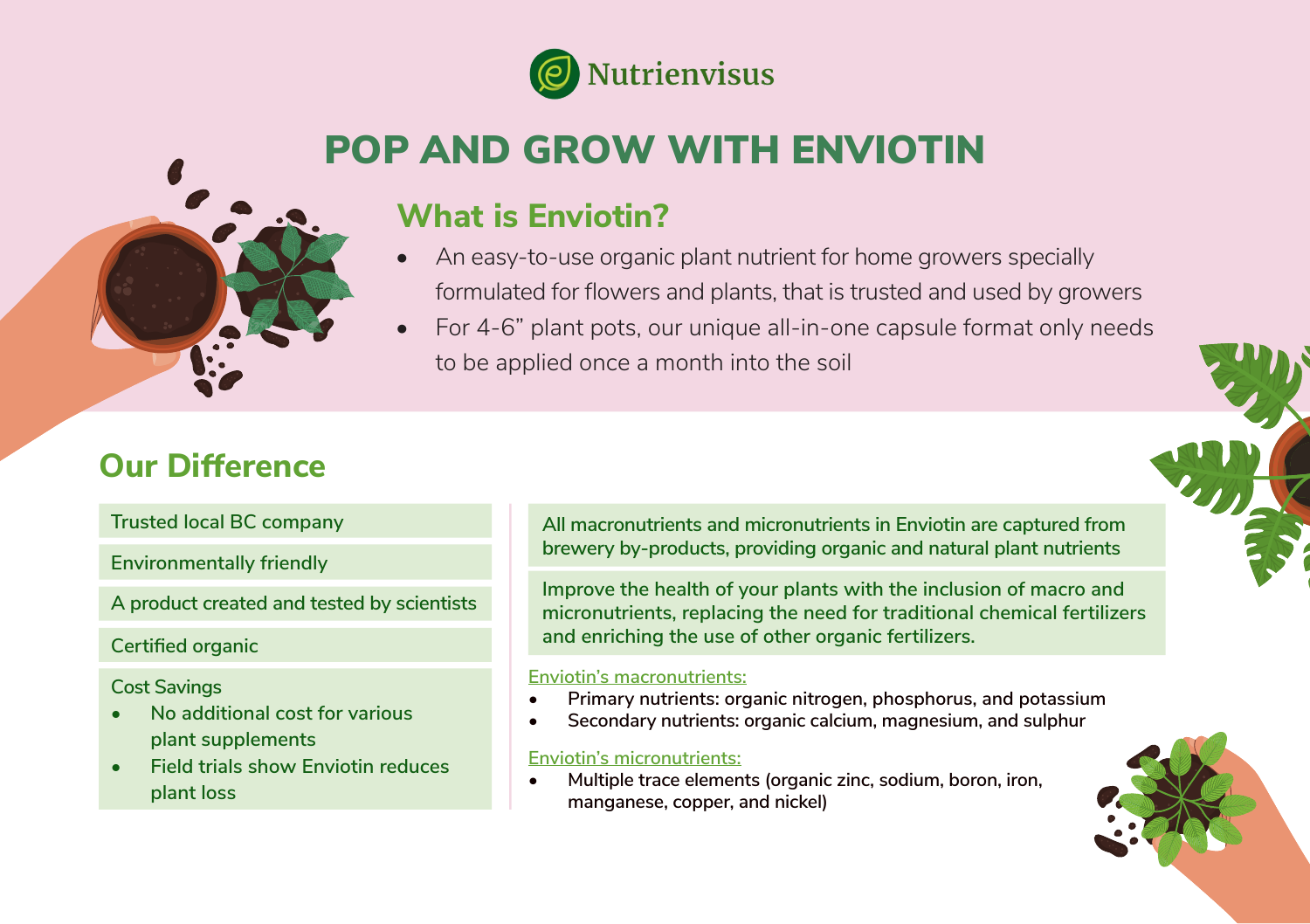# **With Enviotin**

Our peer-reviewed trials with potted plants prove that Enviotin increases the health of plants and reduces plant loss. Plants that were treated monthly with Enviotin saw:

- **• 25-75%** larger, taller plants
- **• Up to 50%** thicker stems, with **25%** more shoots
- **• 44-100%** larger, greener, and more abundant leaves
- **• Up to 36%** more vibrant flowers



**TRUSTED BY BURNABY LAKE GREENHOUSES LTD.**

### FRIENDS AND GROWERS

**"We had a wonderful experience with Enviotin. Our geraniums thrived! We began using Enviotin in August, and even by mid-October, they were healthy and blooming. We also used Enviotin for our outdoor herbs and this was the first time all our herbs survived the entire summer. We will certainly continue to use Enviotin for our garden and I highly recommend it to all my friends!"** 

(Per Koster, Home Grower, British Columbia)

**Enviotin is certified as an organic product by OMRI**

### **Learn More About Our Research**

To learn more about our dedicated and thorough research visit our website at www.nutrienvisus.com For more information about selling or using Enviotin, contact us at info@nutrienvisus.com

### **CONTACT US**